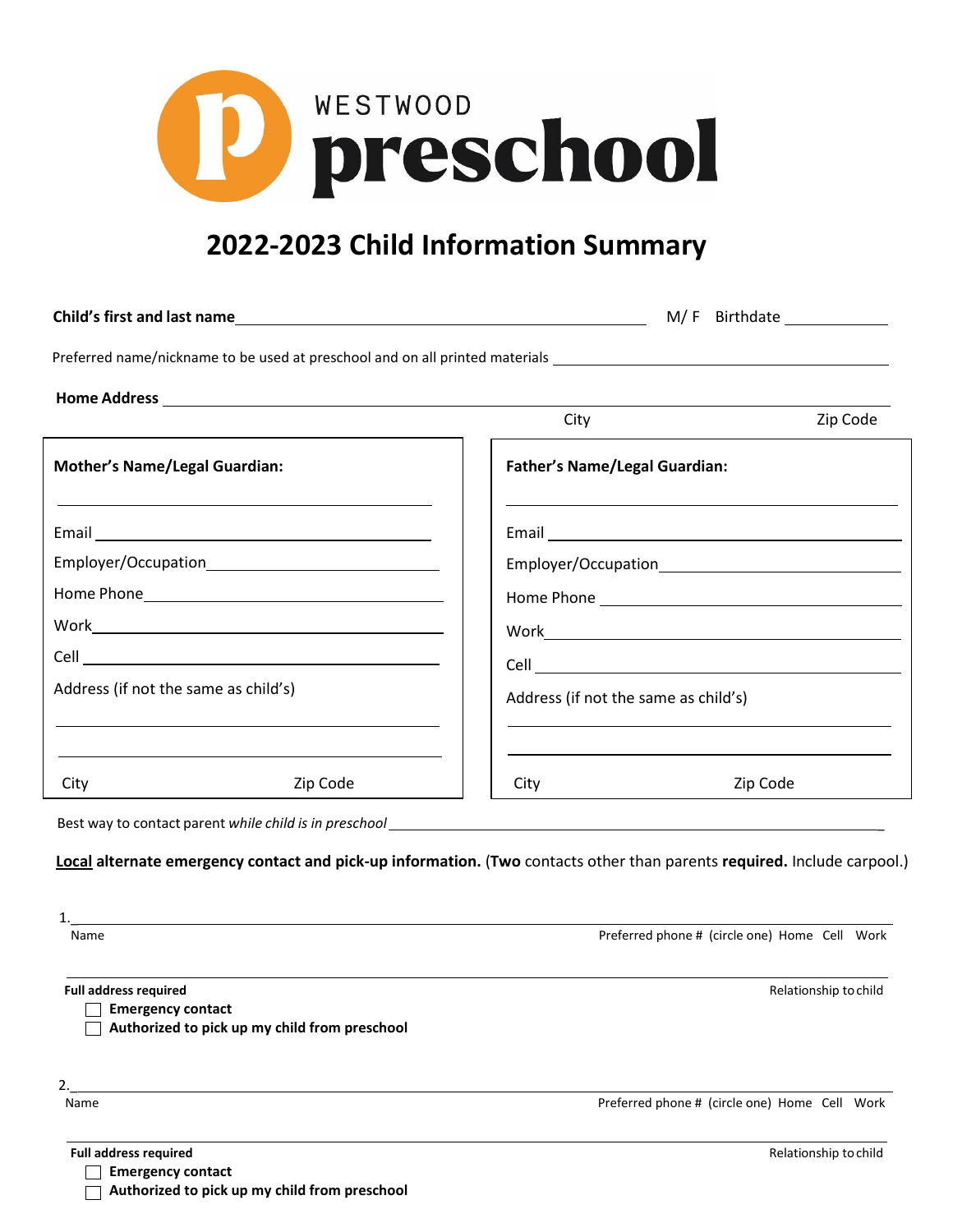## **Medical Information.** (Used only in case of emergency and unable to reach parents.)

Please list anyallergies and please note: a signed *ICCPP* must be completed and signed by medical professional for ALL allergies listed here: \_\_\_\_\_\_\_\_\_\_\_\_\_\_\_\_\_\_\_\_\_\_\_\_\_\_\_\_\_\_\_\_\_\_\_\_\_\_\_\_\_\_\_\_\_\_\_\_\_\_\_\_\_\_\_\_\_\_\_\_\_\_\_\_\_\_\_\_\_\_\_\_\_\_\_\_\_\_\_\_\_\_\_\_\_\_\_\_\_\_\_\_\_\_\_\_\_\_\_\_\_\_\_

\_\_\_\_\_\_\_\_\_\_\_\_\_\_\_\_\_\_\_\_\_\_\_\_\_\_\_\_\_\_\_\_\_\_\_\_\_\_\_\_\_\_\_\_\_\_\_\_\_\_\_\_\_\_\_\_\_\_\_\_\_\_\_\_\_\_\_\_\_\_\_\_\_\_\_\_\_\_\_\_\_\_\_\_\_\_\_\_\_\_\_\_\_\_\_\_\_\_\_\_\_\_\_\_\_\_\_\_\_

**Please check here to indicate follow-up needed for allergy and/or medical issues that would require epi pen or** medications maintained on site. If checked, additional forms are required: #1 *Individual Child Care Program Plan Child with Severe Allergies/Allergy (ICCPP) - (*completed and signed by medical professional) *#2 Prescription Medication Authorization/Administration Form* (completed and signed by medical professional) #3 *Non-Prescription Medication Authorization/Administration Form* (only parent signature required) Forms are available on the preschool website or can be emailed upon request.

**Authorizations:** Please circle the appropriate response to each question.

| 1. | I do / do not | authorize family contact information to be shared with fellow participants in the form of class lists<br>which includes the names of the child and parents, one phone number and one email address.                                                                                         |
|----|---------------|---------------------------------------------------------------------------------------------------------------------------------------------------------------------------------------------------------------------------------------------------------------------------------------------|
| 3. | I do / do not | authorize my child to be photographed while participating in preschool. Children will not be identified<br>individually. Images may be shared with other preschool participants, on the preschool website, slide<br>shows for families, in church publications or Westwood's Facebook page. |
| 4. | I do          | authorize the preschool director or designee to act on my behalf in the event of an imminent<br>medical / dental emergency in the event parents are not able to be reached (permission is required.)                                                                                        |
| 5. | I do          | understand that my child's file will be kept confidential but is available to administrators, teaching staff<br>and regulatory authorities.                                                                                                                                                 |
| 6. | I do          | agree to read or have read the Westwood Preschool Handbook. I understand the Handbook is available<br>online at www.westwoodpreschool.org or a copy is available in the Preschool office.                                                                                                   |

**Child is registered for the following program**: (please check appropriate box)

| 2 Day Program: $M/W$ \$160 | <b>3 Day Program: M/W/F \$220</b> | Full 3 Day Program: M/W/F \$470 |
|----------------------------|-----------------------------------|---------------------------------|
| $\Box$ 9:00 – 11:30 a.m.   | $\Box$ 9:00 – 11:30 a.m.          | □ 9:00 – 3:00 p.m.              |
| $\Box$ 12:30 – 3:00 p.m.   | □ 12:30 – 3:00 p.m.               |                                 |